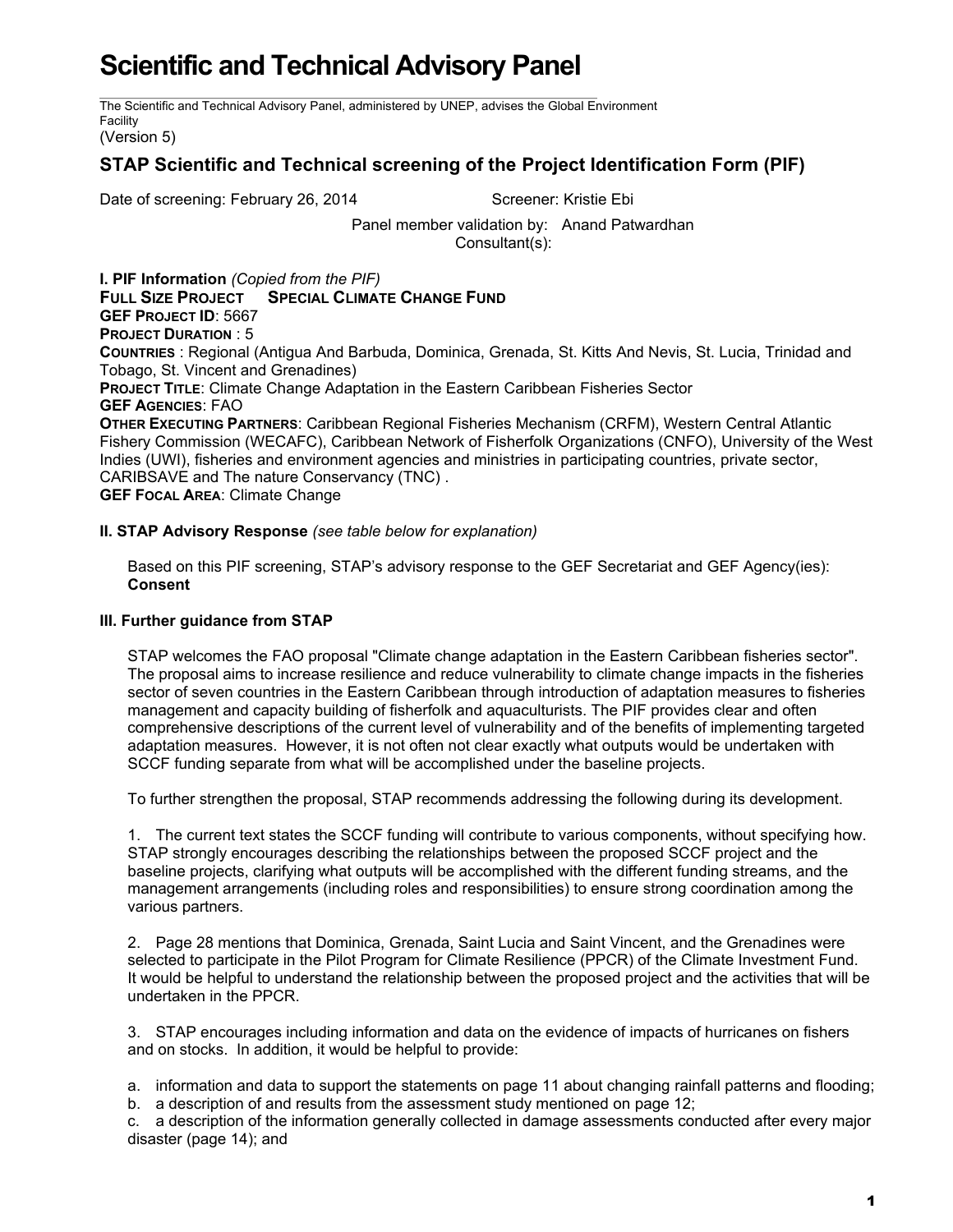d. information on the numbers of accidents and fatalities.

4. It would be helpful to have a more complete picture of the current situation for aquaculture, comparable to the other paragraphs on livelihoods. In addition, STAP encourages FAO to provide additional information on how the project would ensure that any aquaculture implemented would be sustainable.

5. The proposed project states it will use an ecosystem approach to fisheries. It would be helpful to have a description of the key aspects of this approach that will be implemented.

6. STAP appreciates the efforts to leverage ICT for supporting fishermen and fisheries. The availability of smartphones and the ability of the platform to support fishermen's information needs may be further elaborated during the course of project development.

7. The adaptive alternative to component 1 states that climate models will be used to improve projections of biophysical parameters, but does not provide information on which models, which emission and socioeconomic scenarios, time slices, etc. Such information would be helpful.

8. Component 1 also mentions the SCCF project will expand on MARSIS. STAP encourages FAO to include in the full proposal how that will be done.

9. In component 2, STAP encourages FAO to provide further detail linkages between the proposed project and NOAA and CDEMA. In addition, the text on mFisheries is not quite clear; will the project build on this application and, if so, how? How will locale-specific information be determined? Further, STAP recommends including consideration of how use of communication technologies could affect stocks, and proposed solutions for when negative impacts could arise.

10. In component 3, STAP encourages FAO to provide further information on:

a. Whether the participants in the fisher meetings/workshops are representative of all fisherfolk, including women;

b. The effectiveness of an ecosystem approach to fisheries, and where, when, and how it will be implemented;

c. How the project will assist in developing innovative approaches, with a description of each; and

d. Who will decide what practices will be designated "best practices" and the criteria for making that determination.

11. In component 4, STAP encourages FAO to provide further information on:

a. How the project will address that investments by the Fisheries Divisions and line Ministries neglect the potential impacts of climate variability and change;

b. Who will decide what practices will be designated "best practices" and the criteria for making that determination; and

c. How the project partners will ensure the dissemination of best practice adaptive technologies and management measures.

12. In component 5, STAP encourages FAO to provide information on the number of facilities that will receive small-scale support.

13. STAP encourages FAO to provide further details on how the extra-budgetary support sought will be sustained after the project.

14. On page 22, the text is presumably providing a series of indicators for monitoring and evaluating the outputs and outcomes. It would be helpful if these would be taken up in the descriptions of the appropriate components; e.g. a description of how the 2000 most vulnerable small-scale fisherfolk will be identified, trained, and tested. A similar comment for the 200 staff mentioned three bullets down.

15. STAP strongly encourages strengthening the proposal in terms of adaptive risk management. It is often unclear whether outcomes and outputs are focused solely on reducing current vulnerability or are also intent on increasing the capacity for adaptive management as the climate continues to change. Further, it would be helpful to have a better understanding of the mainstreaming aspects of the project.